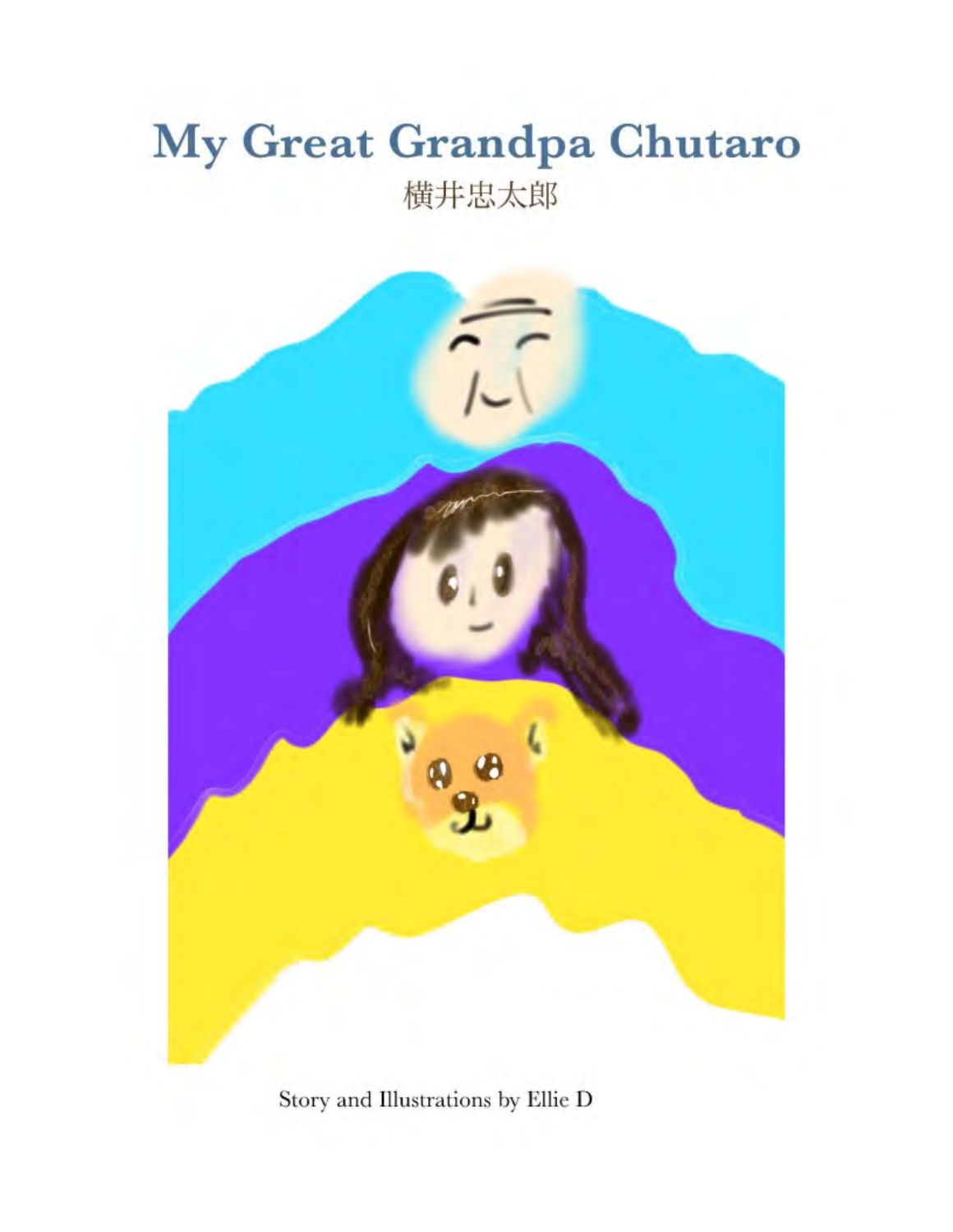

This story takes place in a faraway land in the early 1900's. This is the story of my Great Grandpa Chutaro from Japan.

I was thinking hard in my dim lit room. I was elected the mayor of

my town. I supported poor families and helped unionize our farmers but I'm most proud of the high school in our town that I established. I believe that everyone should have the chance to get an education.

I sat at my desk and put my hands over my eyes. I took a deep breath and sighed. I have three young daughters. Most girls don't go to school past elementary. Instead, they learn how to cook, sew, and care for children. Only boys get to go to school. It didn't seem right. I wanted my daughters to have the same opportunities as boys. But how could I make this wish come true?

How could I convince people that women can do much more than just be homemakers? What would people think if girls were in the classroom? Would they be teased? Would it be hard for them to find a husband one day?



"Time for dinner!" my wife told me through the door. I could already smell the wonderful aroma of her delicious udon.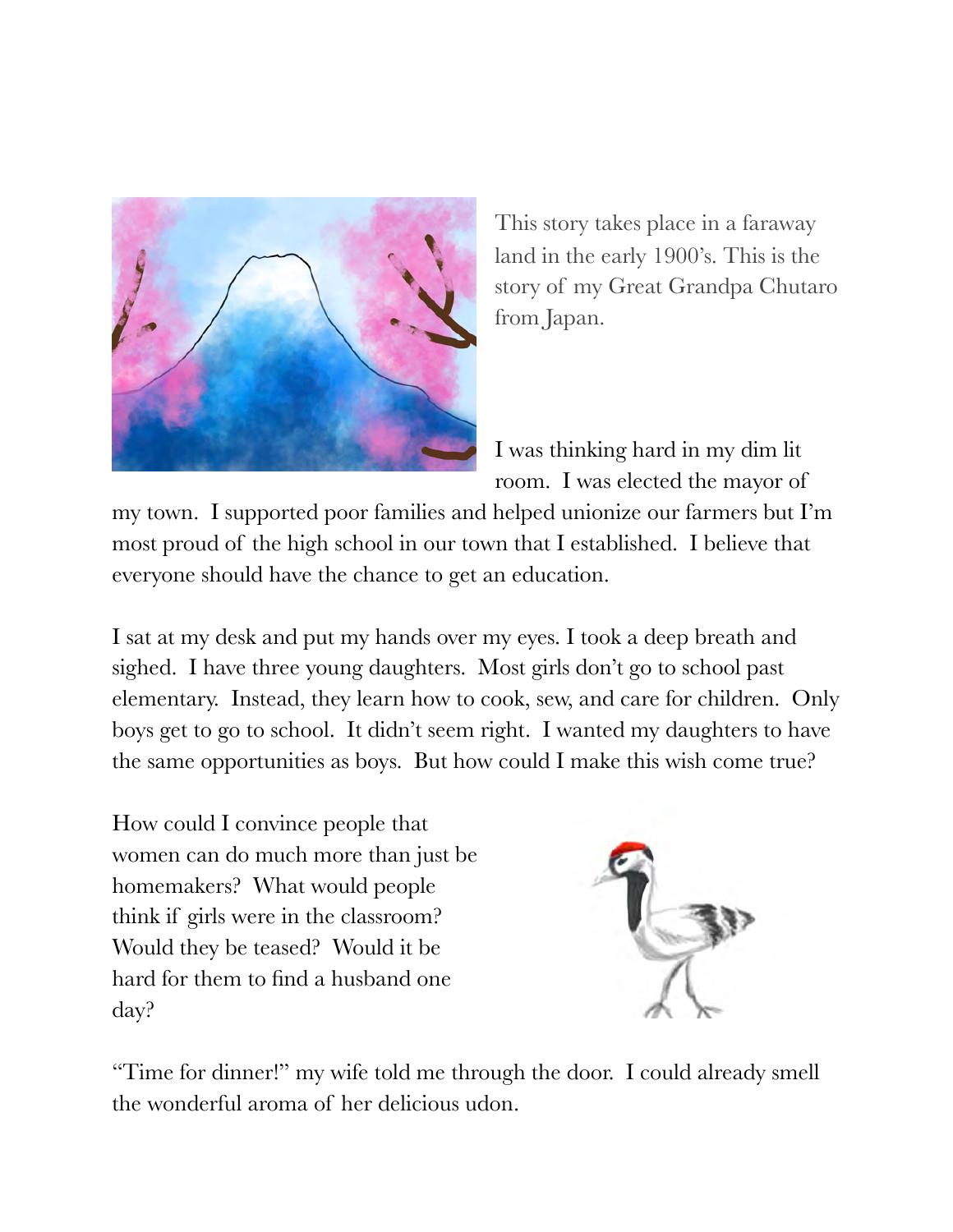"Alright" I responded and started to get up. I would have to think about how to accomplish my goals after filling my belly with warm noodles. I started to walk through the door and saw them, all three of my little girls giggling with happy faces. I smiled back at them. Right then and there, I knew what I had to do. I had to stand up for them. I would tell them to stay in school and to keep learning, even if it meant that they might not be able to cook or sew properly. If educated, they could give back much more to our community and have fulfilling lives. I vowed to use my money and pay for the college tuition for all of my children, no matter what.



And so he did. In the end, my Great Grandpa had ten children. Six girls and four boys and every single one of them graduated from college, including his daughters.

The high school that he established still stands to this day. After his death, the people of his town built a monument to honor him. I hope one day I can go there and see the monument that was built for him. I would like to touch the monument and look up to the sky and tell him "thank you" for believing in girls and for pushing us forward.